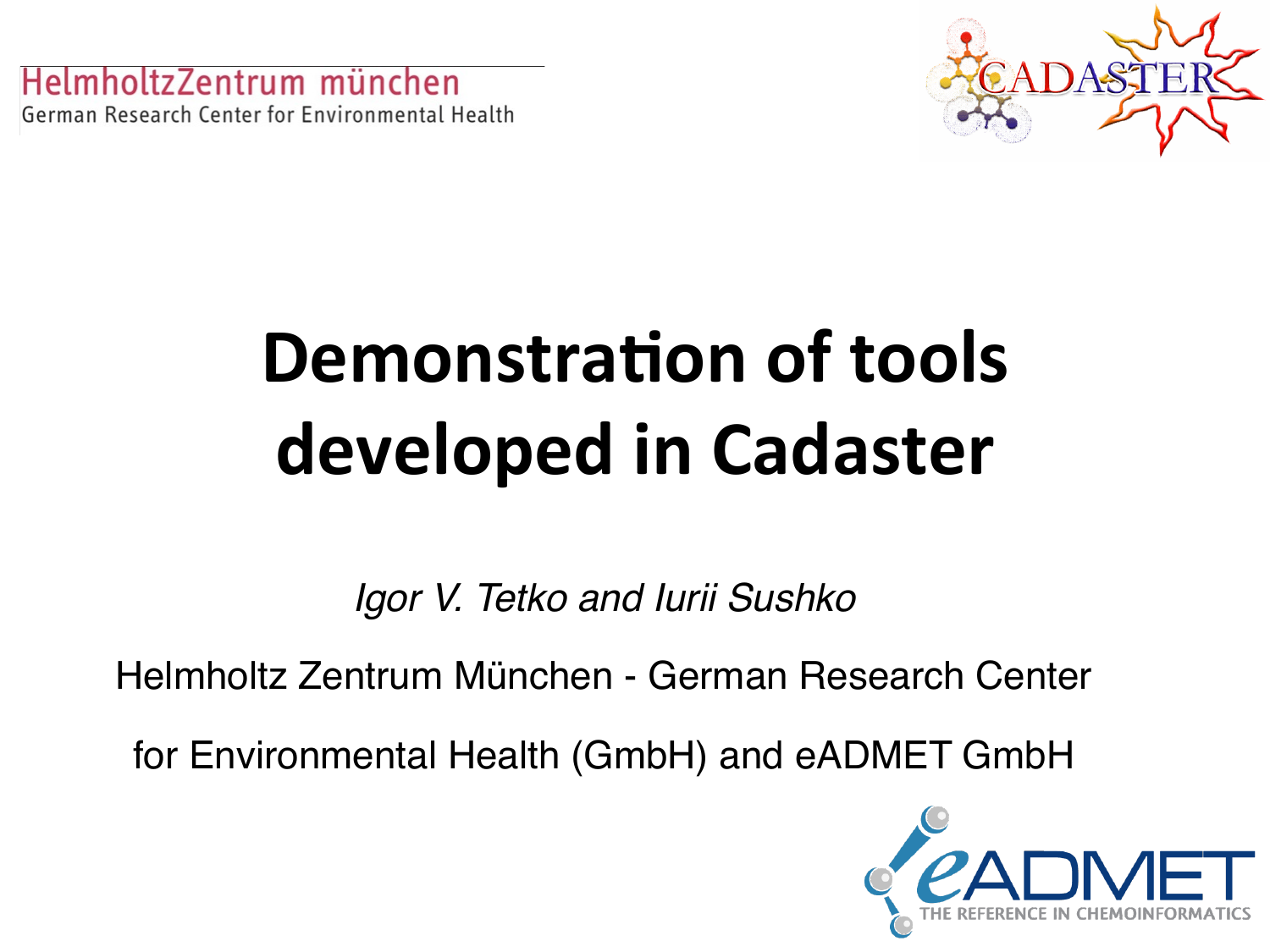## **Program of the session**



- Concept of the web site
- Data!
- Models
- Upload of models

 $\Diamond$  Tutorial on models upload

• Experimental design

Additional training is available any time during the conference: contact me or Yura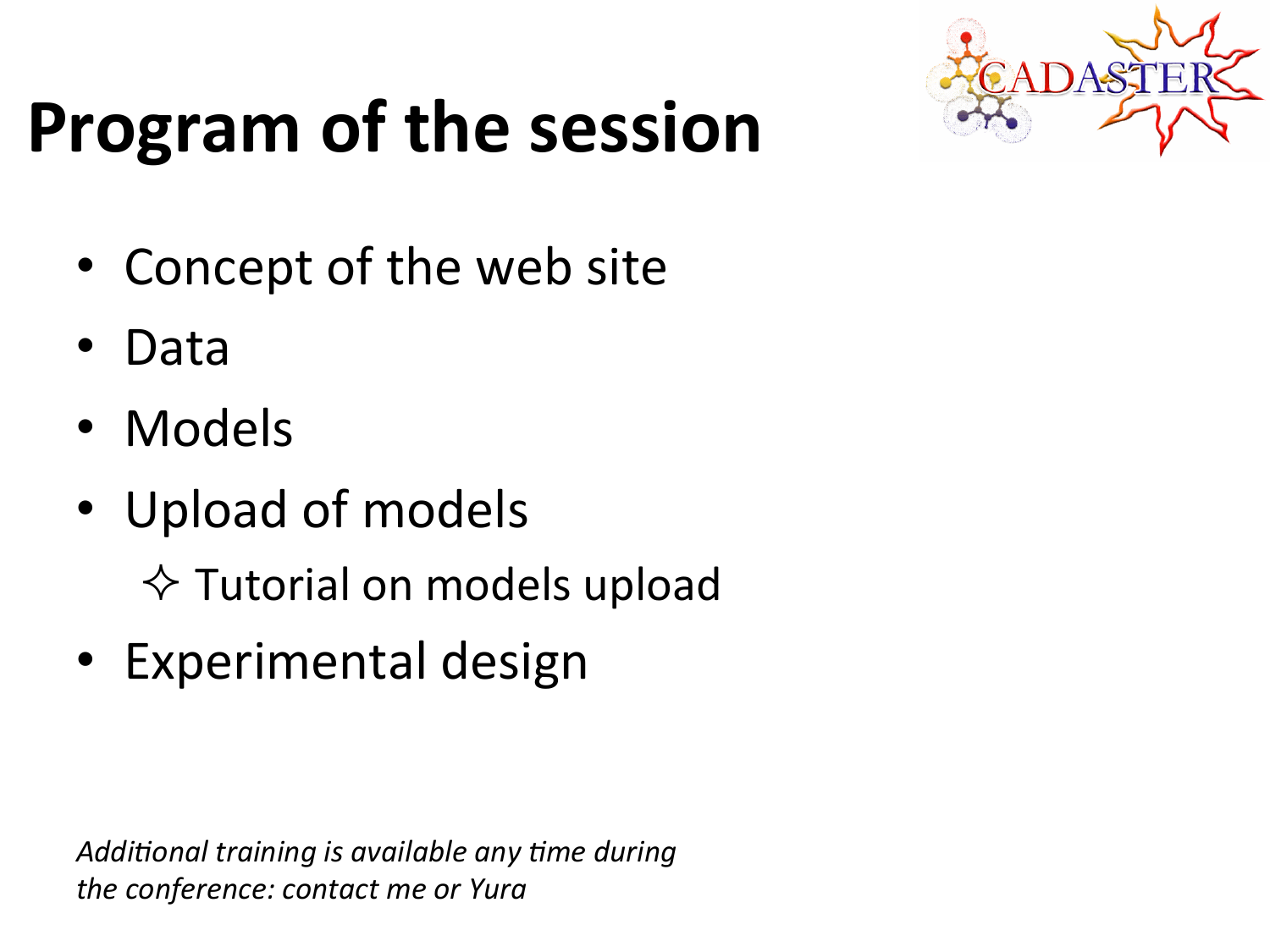### **CADASTER tools**



- CADASTER web: http://qspr-thesarus.eu
- A customization of http://ochem.eu according to the CADASTER requirements
	- Upload of models
	- QRMF!support!
	- Web!services!
	- Integration with OpenTox API (similarity search, AD)
	- Database of 3D structures http://mopac.cadaster.eu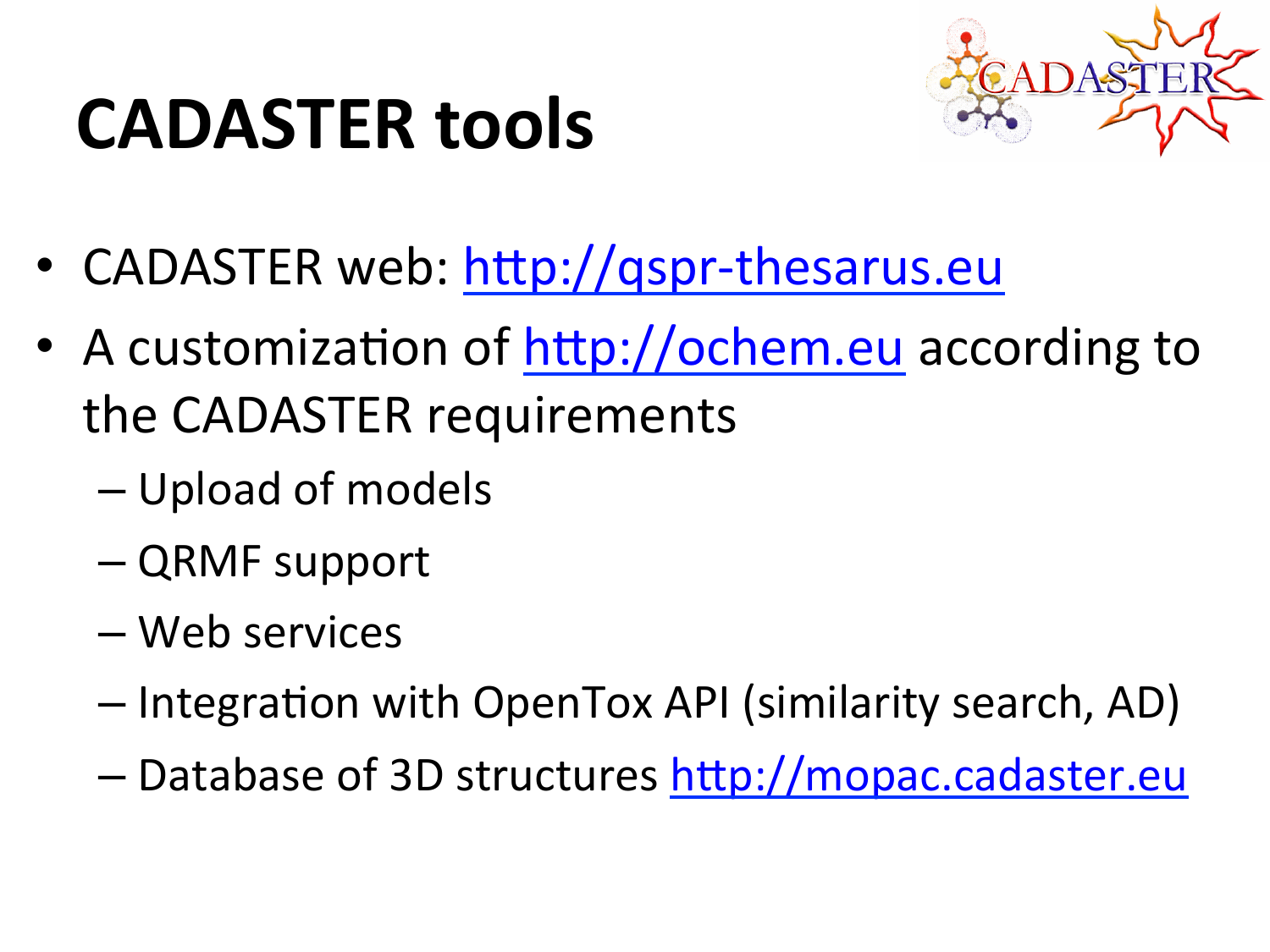#### Data



- Properties (user defined)
- Values (as in publication)
- $-$  Units (as in the publication) + automatic unit conversion
- $-$  Publication source (obligatory)
- Name, CAS RN (validation of names; stereochemistry)
- $-$  Evidence for data (experimental, collection of other) + experimental & primary records
- $-$  Position in the article (table, page, N)
- $-$  Conditions; obligatory conditions
- $-$  Introducer/modifier of data + modification time
- Private and public records
- Record!and!molecule!Ids!
- $-$  Duplicates within an article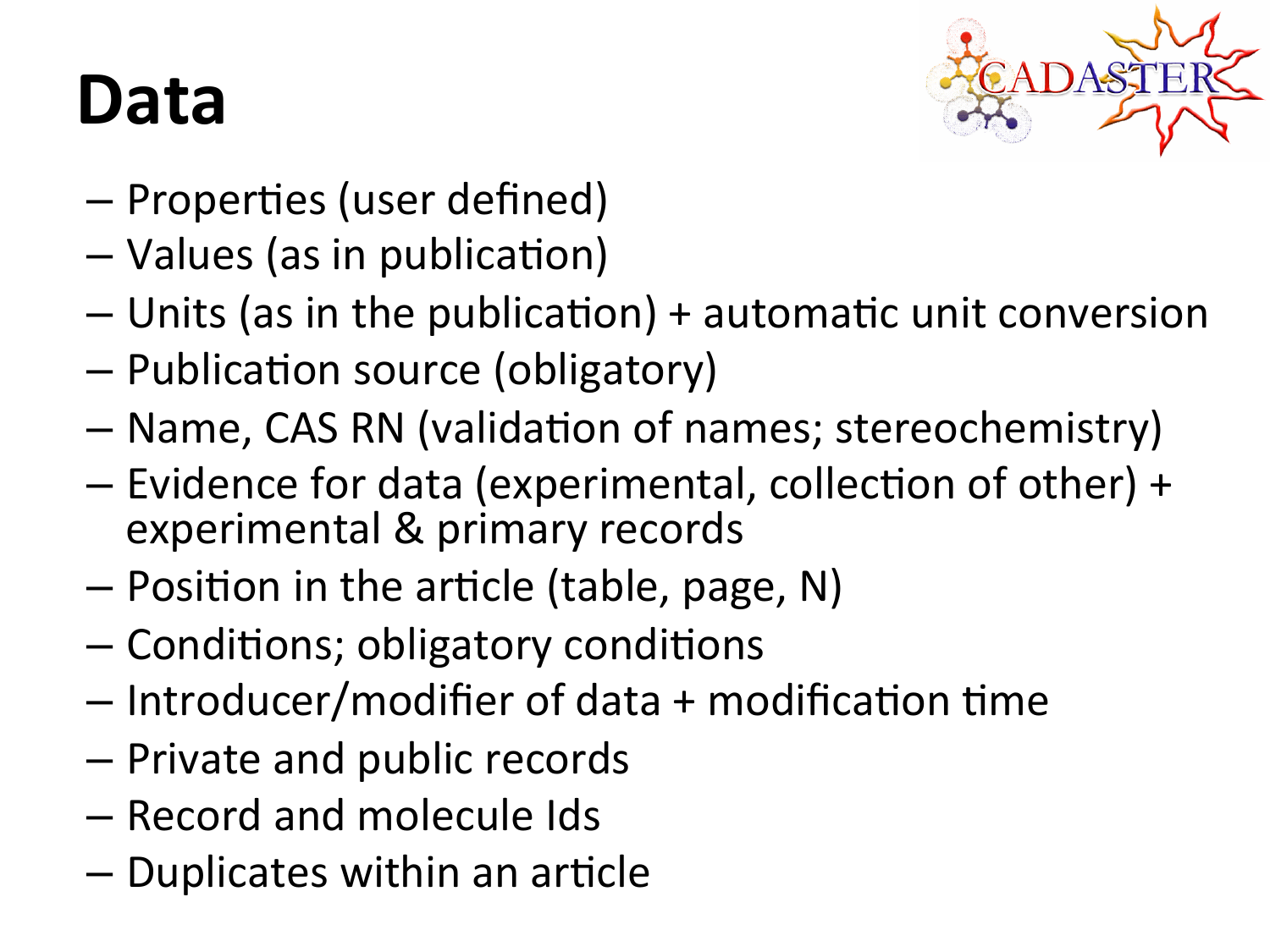## **Working with data**



- Creating properties & condition
- Editing a single record
- Duplication of a record
- Selection of records
- Creation of sets of records
- Working with sets (merging, cloning)
- Batch edit of records
- Batch upload of records
- Export of records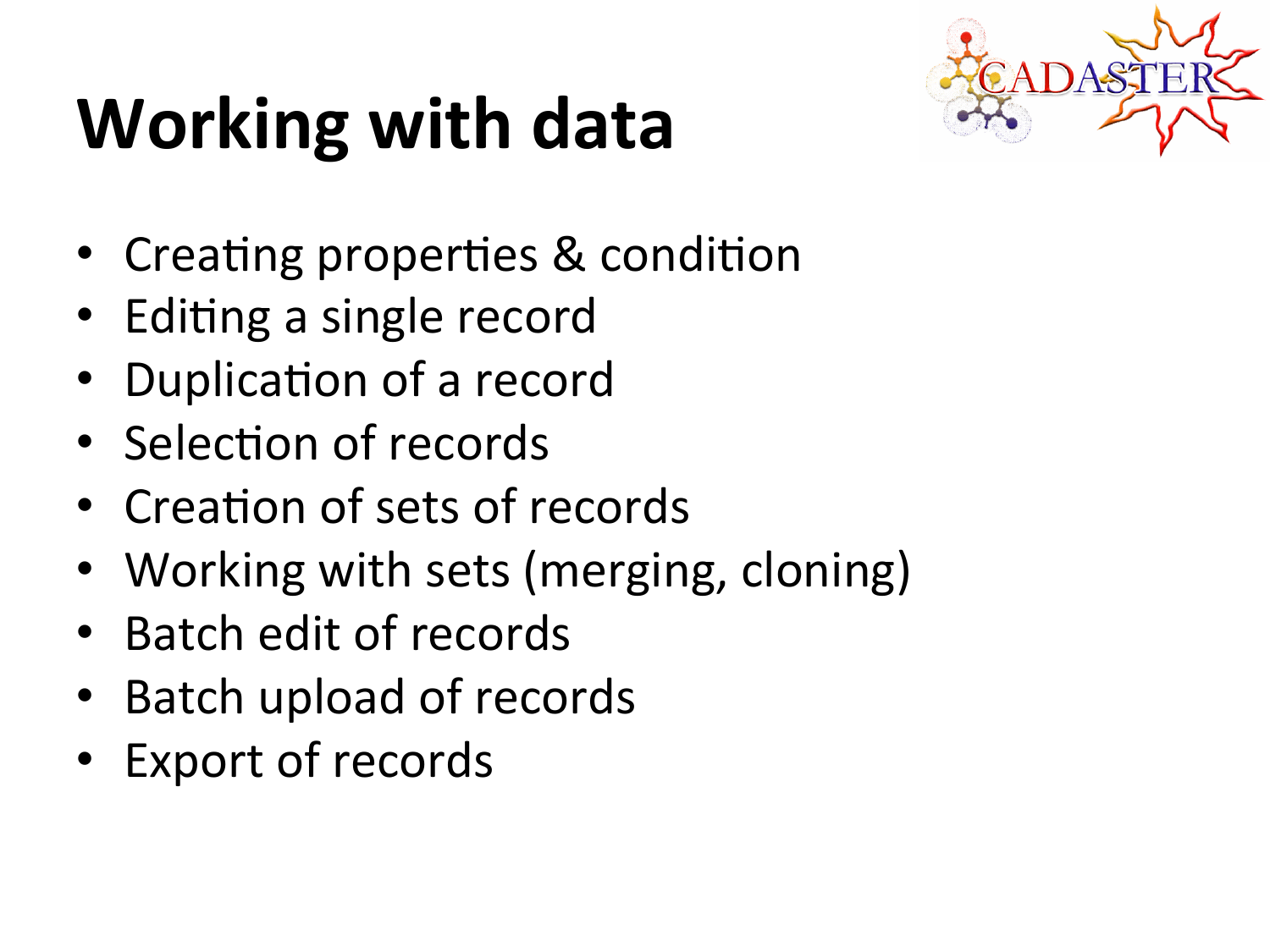### **Models+**



- Supports MLRA & PLS\*
- Workflows for model development
- Training and validation sets
- Calculation of AD
- Public and private models
- Export of models and properties
- Accuracy plot
- Integration with QRMF

\*More methods on OCHEM http://ochem.eu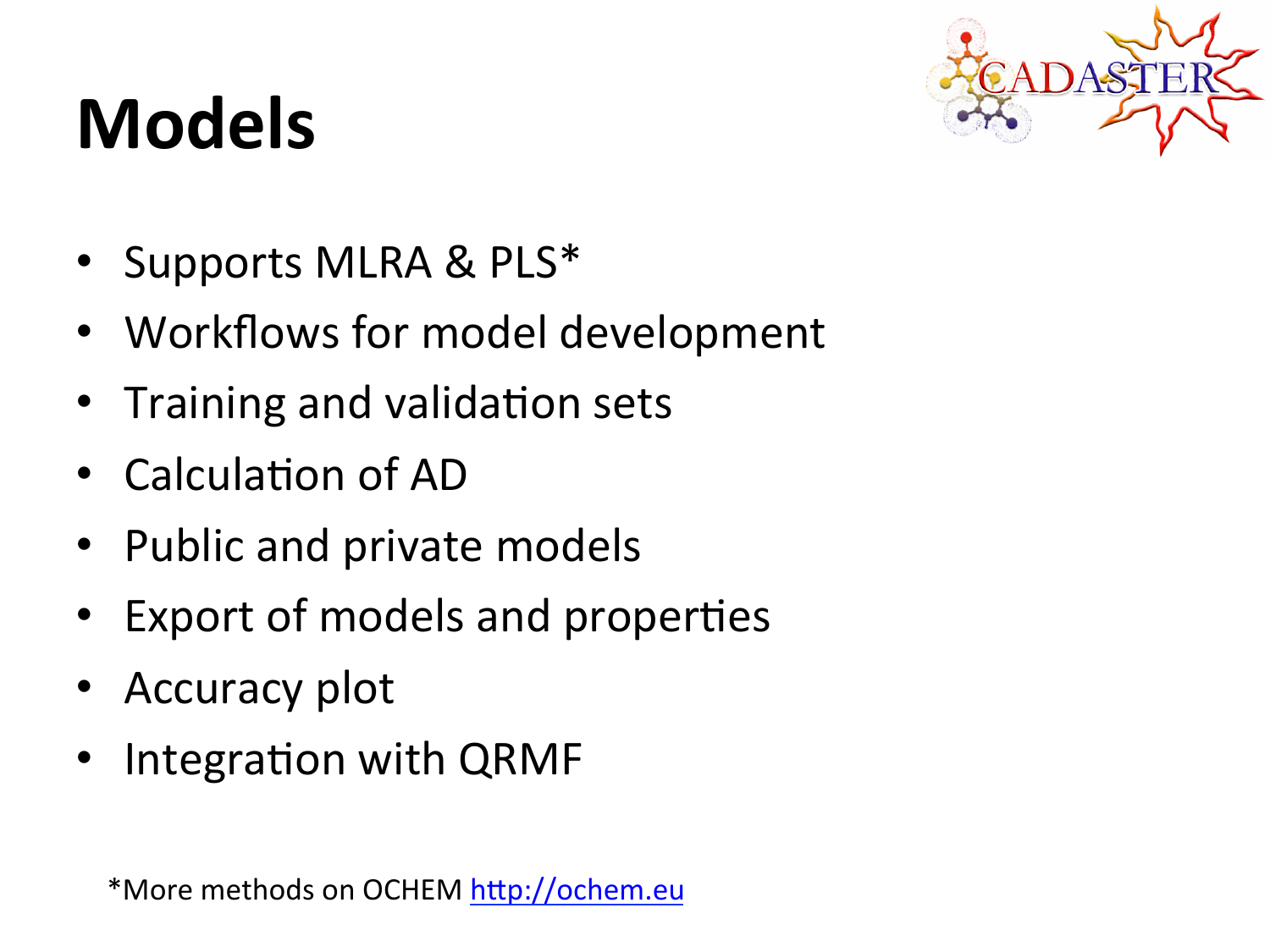#### Developed models



- Grouped by classes of chemical compounds
- References to original sources of data & publication
- Data, descriptors\* and models are downloable
- Identification of AD of models
- Storage of calculated values (to overcome problem of 3D structures)

\* With an exception of some commercial descriptors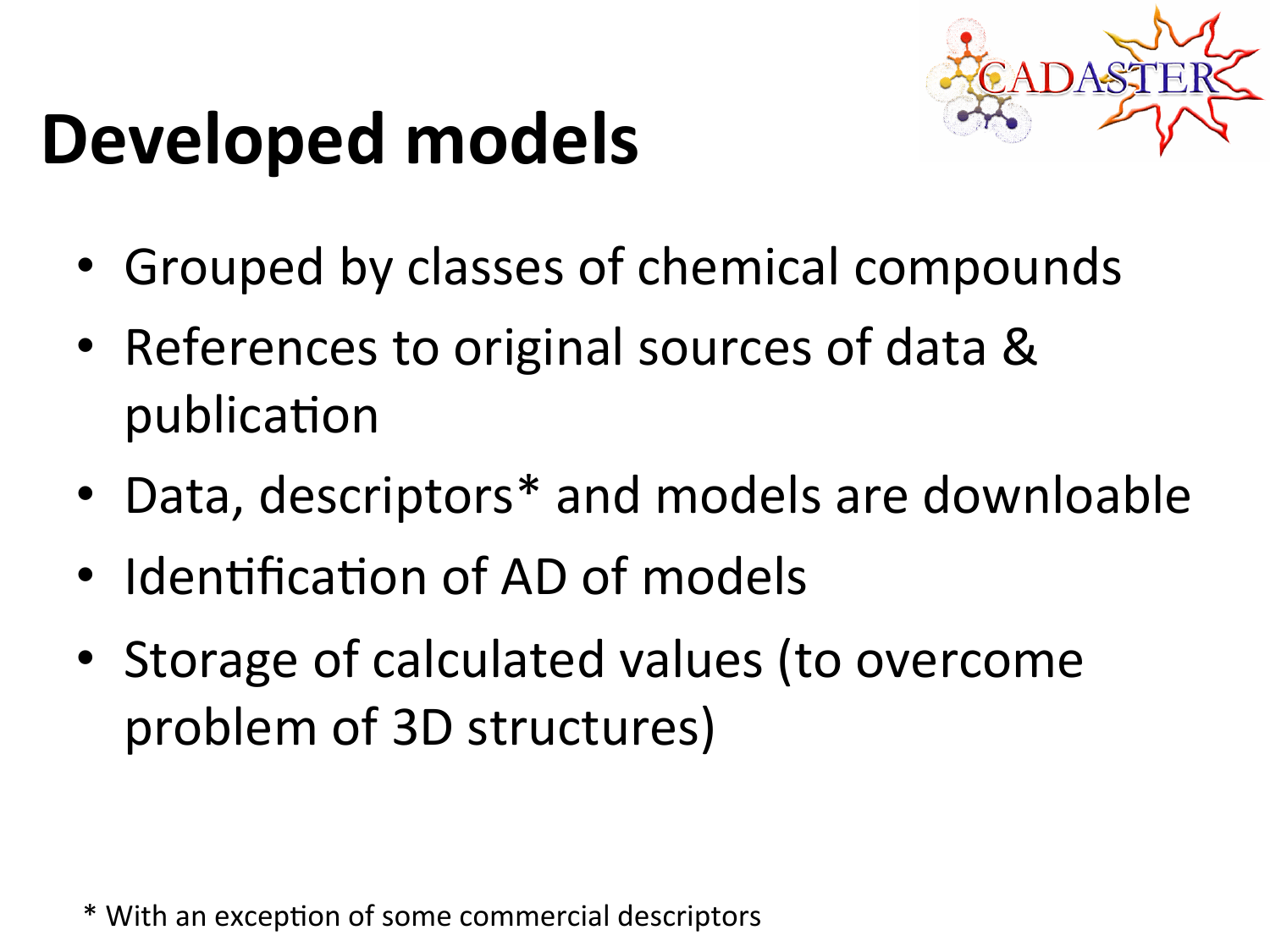

### **Predictions of new data**

- Draw a molecule
- Upload from an SDF file
- Use previously prepared set or tag
- Export in various formats (Excel, sdf or/and csv)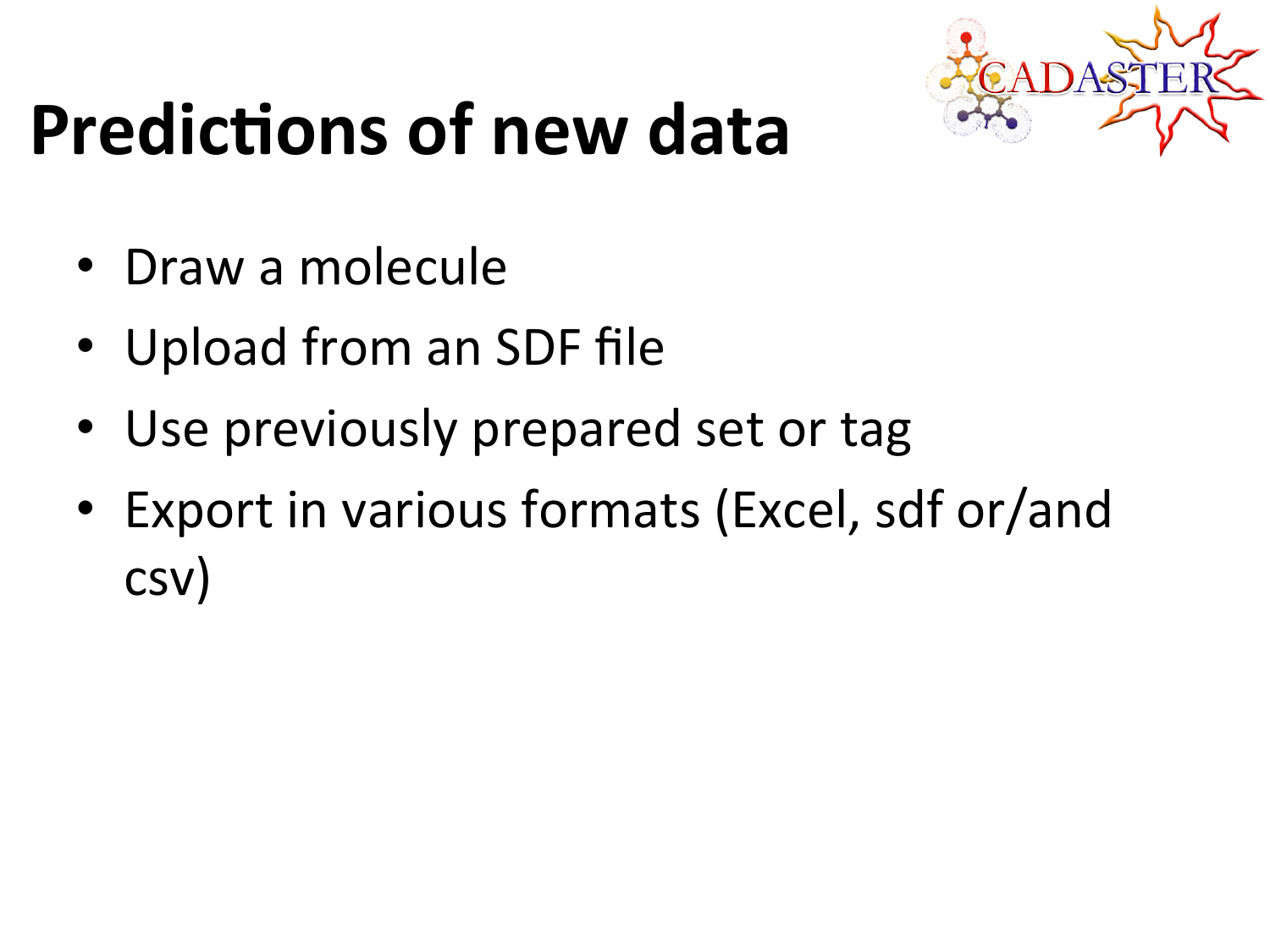# Upload of models



- Data preparation
	- Upload data using Excel or sdf files
	- $-$  Create training and test sets
	- $-$  Prepare model coefficients in Excel file
- Upload
	- select datasets and correct units
	- $-$  Select pre-processing steps
	- Select descriptors
	- Upload model coefficients (help is provided)
	- Verify mapped coefficients
	- $-$  Add AD
	- $-$  Start calculations
	- $-$  Verify your model by comparing statistics
	- Download your model to verify it
- Add QRMF
- Publish your model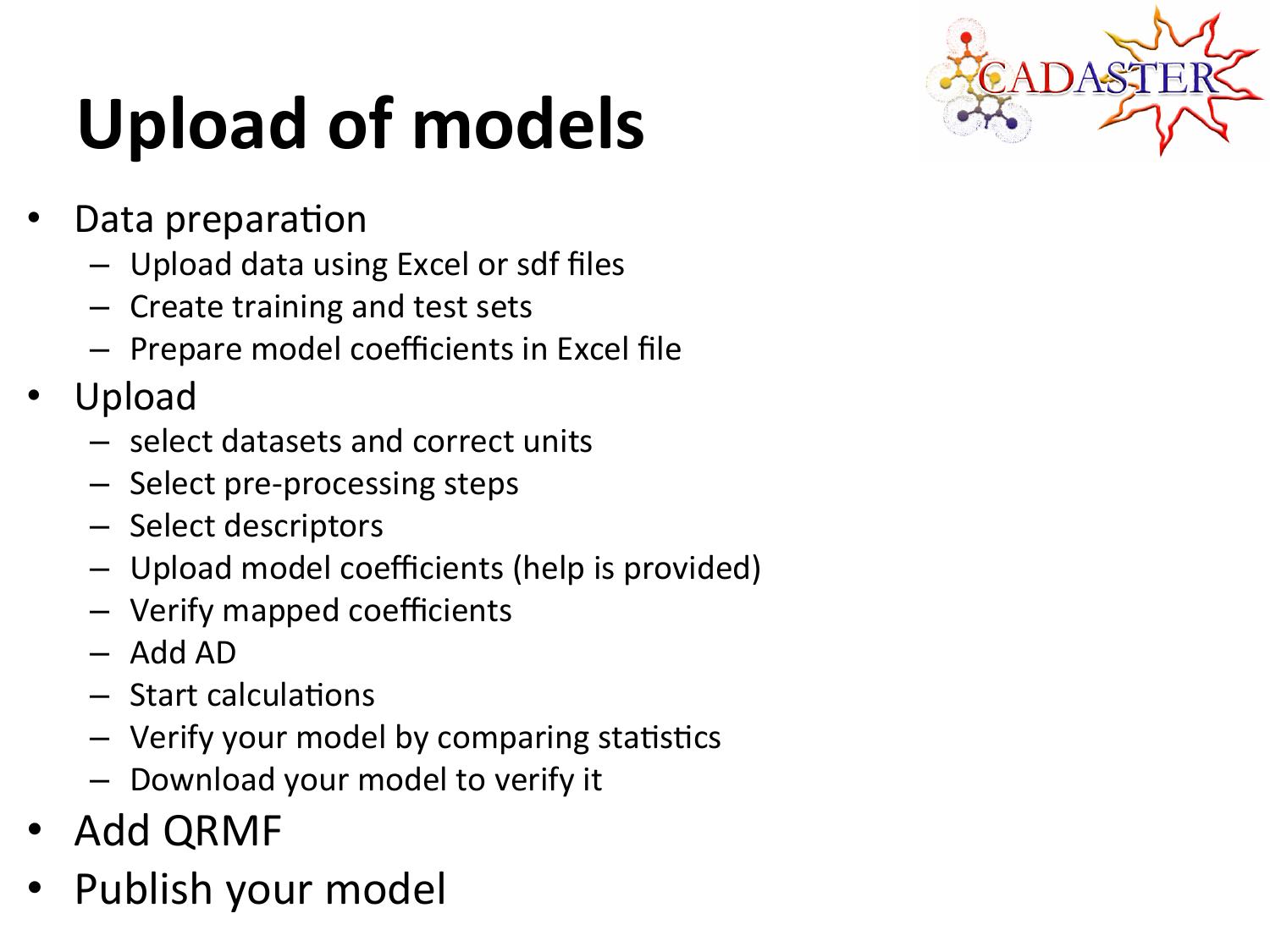## **Tutorial+**



• Detailed steps: http://www.cadaster.eu/maribor

Things to explore:

- Same descriptors but different software versions  $-$  Dragon 5.4, 5.5, 6.0
- Same software versions but different preprocessing steps
	- $-$  No optimization
	- Corina
	- MOPAC!AM1!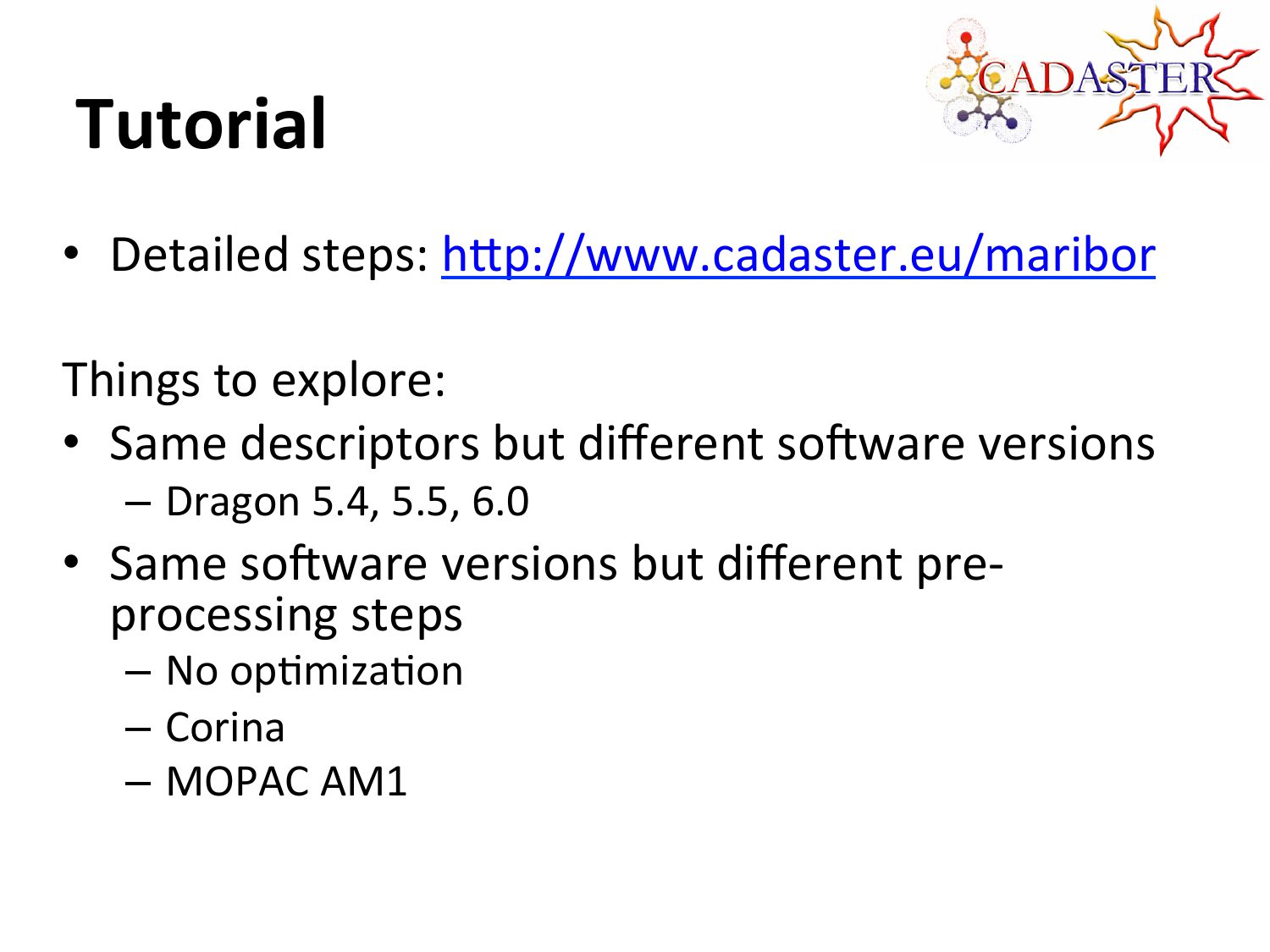## Experimental design



Problem: select compounds for experimental measurements

- Select the design set with BCF measurements (179 compounds)
- **Select 20 compounds** using D-Optimal design
- Build a PLS model on the selected compounds
- **Select 20 more compounds** using PLS-Optimal design and our model
- Build a second PLS model using all 40 selected compounds
- *(Optional)* Repeat the PLS-optimal process multiple times, each time selecting more compounds for measurement